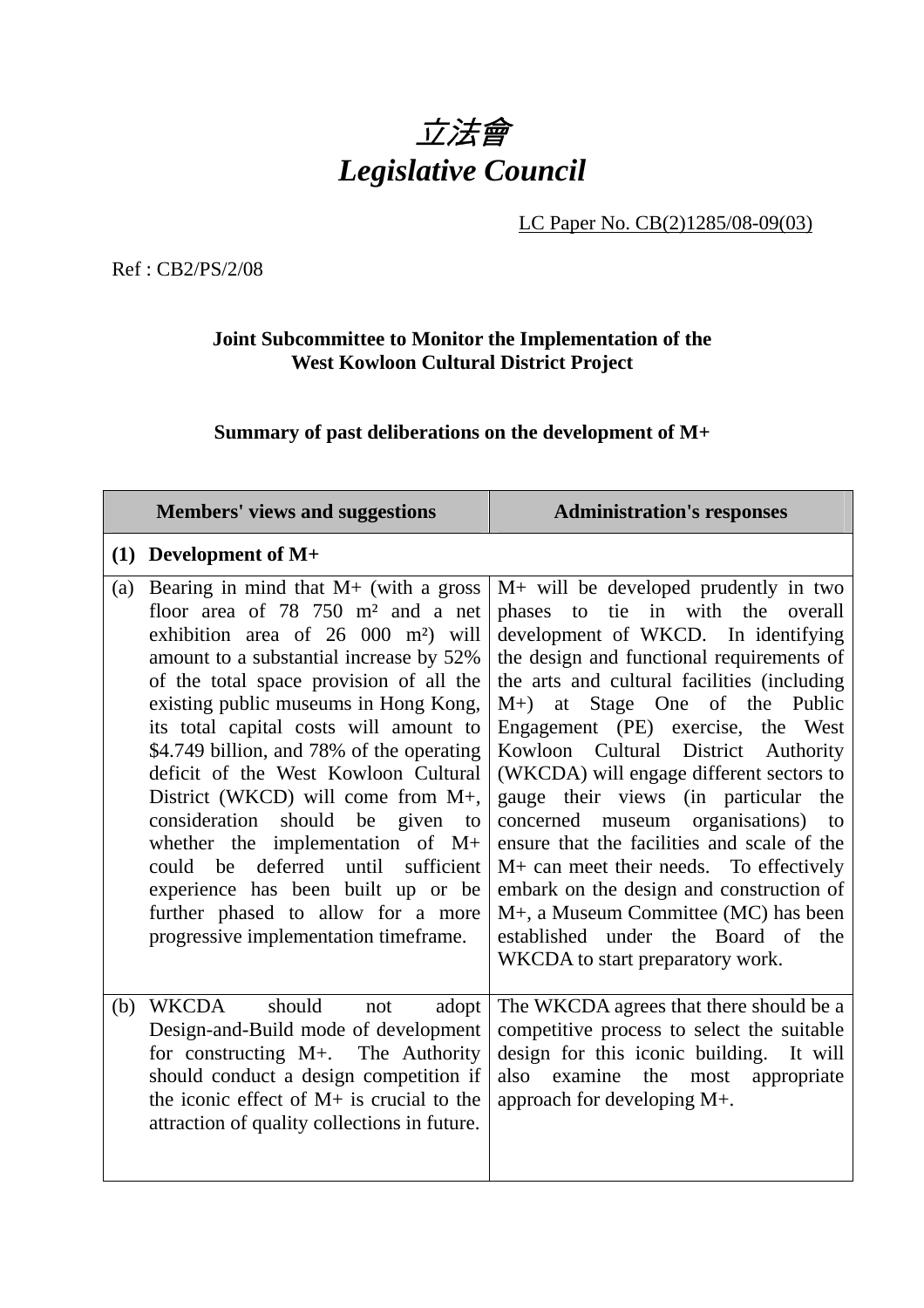| <b>Members' views and suggestions</b>                                                                                                                                                                                                                                           | <b>Administration's responses</b>                                                                                                                                                                                                                                                                                                                                                                                                                                                                                                                                                                                                                                                                                                                                                                                                                                                                                            |
|---------------------------------------------------------------------------------------------------------------------------------------------------------------------------------------------------------------------------------------------------------------------------------|------------------------------------------------------------------------------------------------------------------------------------------------------------------------------------------------------------------------------------------------------------------------------------------------------------------------------------------------------------------------------------------------------------------------------------------------------------------------------------------------------------------------------------------------------------------------------------------------------------------------------------------------------------------------------------------------------------------------------------------------------------------------------------------------------------------------------------------------------------------------------------------------------------------------------|
| The Administration should consider<br>(c)<br>testing out the concept in the existing<br>museums or further downsizing M+.                                                                                                                                                       | $M+$ is more than a museum or a<br>building space. It is a new type of<br>cultural institution with its mission<br>focusing on 20th and 21st century<br>visual culture, broadly defined, from a<br>Kong<br>perspective,<br>Hong<br>the<br>perspective of now, and with a global<br>The curatorial concepts and<br>vision.<br>directions of the existing museums<br>facilities are different from those of<br>M+, and the effect will not be good if<br>these facilities are used to demonstrate<br>the innovative approach of $M+$ in the<br>display of visual culture. It may also<br>mislead the public in forming an<br>opinion and impression of M+.<br>The scale of $M+$ is comparable to the<br>that of world-renowned museums.<br>Further downsizing would hinder the<br>development of $M+$ into a world-class<br>contemporary cultural<br>and<br>arts<br>institution, making it difficult to<br>realize its vision. |
| $(2)$ Interim M+                                                                                                                                                                                                                                                                |                                                                                                                                                                                                                                                                                                                                                                                                                                                                                                                                                                                                                                                                                                                                                                                                                                                                                                                              |
| Administration<br>should<br>make<br>the<br>The<br>optimum use of the Interim M+ in North<br>Point, not just as a training ground for future<br>staff of M+ but as a temporary exhibition<br>centre for public viewing and for testing out<br>the M+ concept in a smaller scale. | MC does not recommend the site at<br>Oil Street in North Point for setting up<br>the Interim $M+$ as the original<br>building at the site is too small. If a<br>new building is to be built for setting<br>up the Interim $M+$ , it will be<br>necessary to demolish an existing<br>building next to it and to deal with the<br>land contamination issue so arising.<br>MC will continue to explore other                                                                                                                                                                                                                                                                                                                                                                                                                                                                                                                    |
|                                                                                                                                                                                                                                                                                 | locations and agrees that the Interim<br>M+ should organize activities in<br>different areas of Hong Kong to<br>promote the concept of $M+$ to the<br>public. Any concrete plan for the<br>Interim M+ can only be worked out                                                                                                                                                                                                                                                                                                                                                                                                                                                                                                                                                                                                                                                                                                 |

Г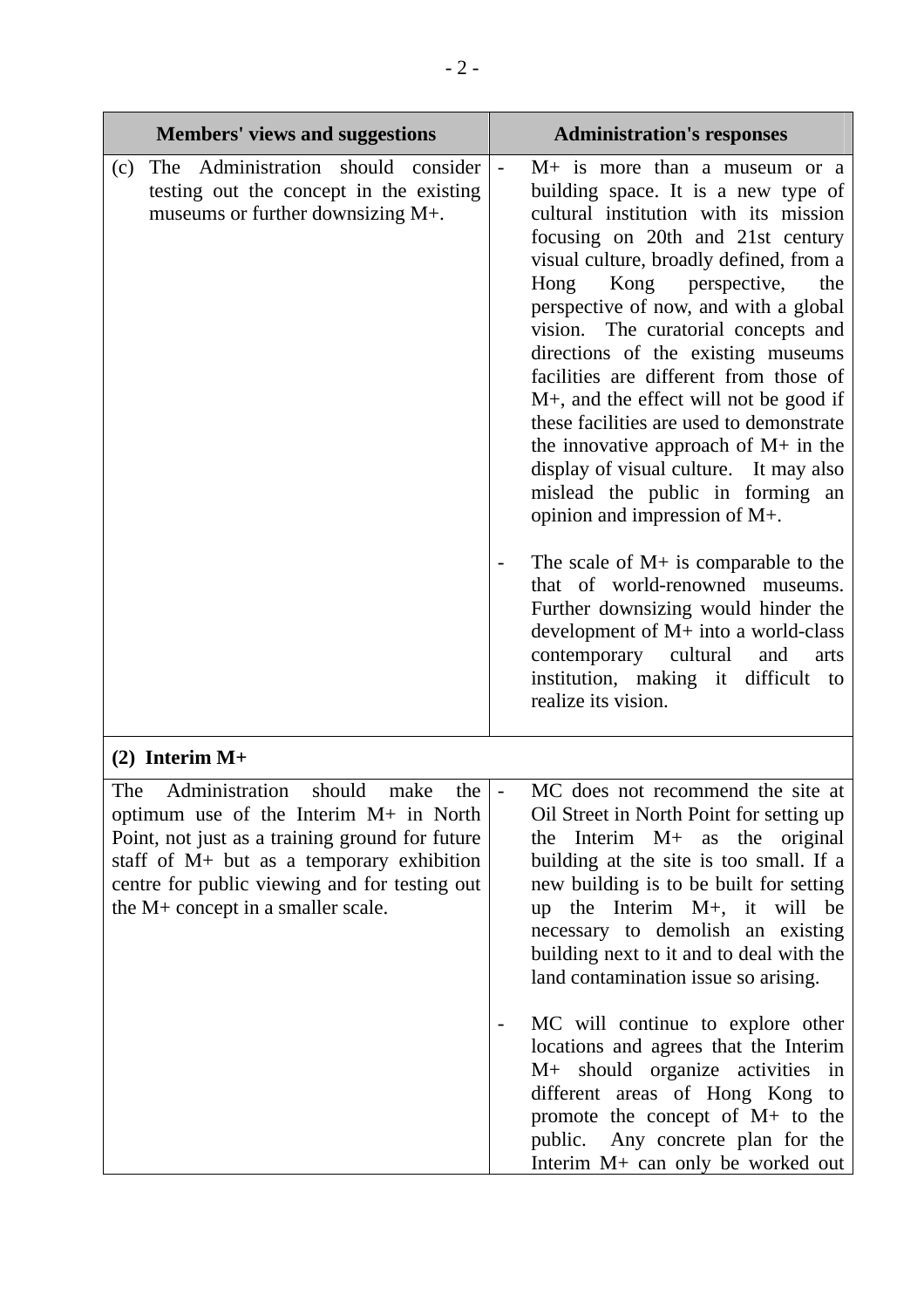| <b>Members' views and suggestions</b>                                                                                                                                                                                                                                                                                                                                                | <b>Administration's responses</b>                                                                                                                                                                                                                                                                                                                                                                                                                                                                                                                                                                                                                                                                                                                                                                                                                                                                                                                                                                                                                                                                                                                                                                                                                                                            |
|--------------------------------------------------------------------------------------------------------------------------------------------------------------------------------------------------------------------------------------------------------------------------------------------------------------------------------------------------------------------------------------|----------------------------------------------------------------------------------------------------------------------------------------------------------------------------------------------------------------------------------------------------------------------------------------------------------------------------------------------------------------------------------------------------------------------------------------------------------------------------------------------------------------------------------------------------------------------------------------------------------------------------------------------------------------------------------------------------------------------------------------------------------------------------------------------------------------------------------------------------------------------------------------------------------------------------------------------------------------------------------------------------------------------------------------------------------------------------------------------------------------------------------------------------------------------------------------------------------------------------------------------------------------------------------------------|
|                                                                                                                                                                                                                                                                                                                                                                                      | after the appointment of a team of<br>curatorial professionals who will be<br>tasked to kick-start the planning of<br>$M_{+}$                                                                                                                                                                                                                                                                                                                                                                                                                                                                                                                                                                                                                                                                                                                                                                                                                                                                                                                                                                                                                                                                                                                                                                |
| (3) Collections and exhibits                                                                                                                                                                                                                                                                                                                                                         |                                                                                                                                                                                                                                                                                                                                                                                                                                                                                                                                                                                                                                                                                                                                                                                                                                                                                                                                                                                                                                                                                                                                                                                                                                                                                              |
| There are concerns about $M+$ 's ability to<br>$\left( a\right)$<br>sizable<br>and impressive<br>establish a<br>collection at the early stage of its<br>operation and the adequacy of the<br>provision of \$1,214 million (including \$1)<br>billion initial collection cost and an<br>annual collection budget of \$20 million)<br>for acquiring collections of world<br>standards. | The Financial Advisor has assumed an<br>initial capital of \$1 billion (in 2006)<br>prices) for building up collections<br>commensurate with M+'s status and<br>attributes upon the opening of $M+$ in<br>2015, and provision for an annual<br>collection cost of \$20 million (in 2006<br>prices) thereafter up to 2059. This<br>has taken into account the fact that<br>will not thrive<br>solely<br>$M+$<br>on<br>acquisition of collections, but will<br>follow the prevailing practice of<br>comparable world-class museums<br>focusing on contemporary<br>visual<br>culture, i.e. seeking to build up its<br>branding and reputation through a<br>variety of other means, including<br>commissioning<br>works,<br>loan<br>art<br>exhibitions<br>curating<br>and<br>quality<br>programmes.<br>There are currently over 60 000 items<br>of visual culture collections in major<br>museums managed by the Leisure and<br><b>Cultural Services Department (LCSD)</b><br>which cannot be displayed due to<br>inadequate venue space. MC will<br>collaborate with LCSD to identify<br>collections suitable for display at M+.<br>A list showing the categories and<br>number of such collections will be<br>compiled for members' information.<br>There<br>significant<br>also<br>are<br>and |
|                                                                                                                                                                                                                                                                                                                                                                                      | renowned private collections on film,<br>contemporary art and popular culture,<br>which can add further merits to M+.                                                                                                                                                                                                                                                                                                                                                                                                                                                                                                                                                                                                                                                                                                                                                                                                                                                                                                                                                                                                                                                                                                                                                                        |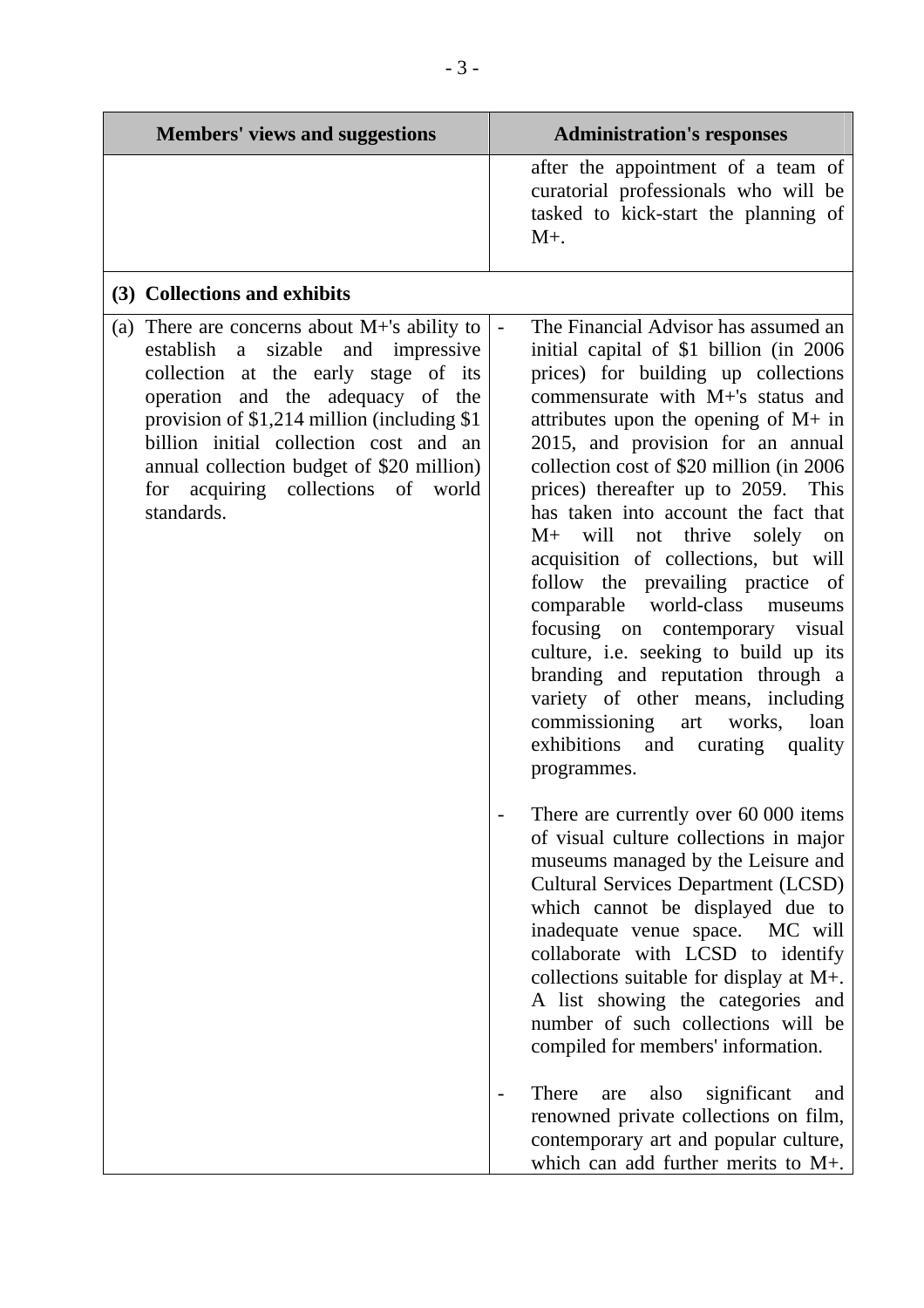| <b>Members' views and suggestions</b>                                                                                                                                                                                                                                                                                                                     | <b>Administration's responses</b>                                                                                                                                                                                                                                                              |
|-----------------------------------------------------------------------------------------------------------------------------------------------------------------------------------------------------------------------------------------------------------------------------------------------------------------------------------------------------------|------------------------------------------------------------------------------------------------------------------------------------------------------------------------------------------------------------------------------------------------------------------------------------------------|
|                                                                                                                                                                                                                                                                                                                                                           | Some renowned overseas museums<br>expressed interest<br>also<br>have<br>in<br>collaborating with the $M+$ in different<br>ways.                                                                                                                                                                |
| (b) To enhance $M+$ 's position as the major<br>museum icon in Asia, M+ should work<br>closely with museums in the Mainland as<br>well as those in the Asian region to<br>facilitate<br>exhibition<br>of<br>important<br>collections from these places.                                                                                                   | The MC will establish links and network<br>with museums in Asia and other parts of<br>the world to explore future cooperation<br>opportunities.                                                                                                                                                |
| (c) By focusing on 20th and 21st century<br>visual culture, $M+$ would restrict the<br>scope of its collections.                                                                                                                                                                                                                                          | The Administration will convey members'<br>view and suggestion to MC.                                                                                                                                                                                                                          |
| Administration should<br>consider<br>$(d)$ The<br>reunification<br>including<br>the<br>and<br>anniversary gifts from the Mainland to<br>the permanent collections of M+.                                                                                                                                                                                  |                                                                                                                                                                                                                                                                                                |
| (e) A dedicated team should be set up to<br>initiate contact with renowned collectors<br>for potential donations.                                                                                                                                                                                                                                         | The MC will set up a dedicated team of<br>curatorial professionals to take charge of<br>issues relating to the building up of $M+$ 's<br>collections.                                                                                                                                          |
| Administration<br>$\cosider$<br>(f)<br>The<br>may<br>engaging an international operator to<br>operate $M$ + or entering into a franchise<br>agreement with an international operator<br>that $M+$ can benefit from<br>the<br>SO <sub>2</sub><br>collection and brand name of<br>the<br>international operator in the early years<br>of its establishment. | Such an arrangement is no different from<br>allowing a foreign institution to have<br>complete control of the operation and<br>curatorial work of M+, and will restrict<br>cooperation between M+<br>and<br>other<br>world-class museums in the future.                                        |
| (4) Development of curatorial staff                                                                                                                                                                                                                                                                                                                       |                                                                                                                                                                                                                                                                                                |
| The Administration should ensure full<br>(a)<br>co-operation<br>between M+<br>and<br>the<br>existing museums under the management<br>of LCSD by promoting staff integration,<br>such as staff attachment programmes,<br>place<br>contractual<br>and<br>putting<br>in<br>arrangements over the borrowing of<br>collections from existing museums.          | The Government will work closely<br>$\blacksquare$<br>with the WKCDA and establish links<br>in various aspects.<br>The museum facilities in the WKCD<br>$\blacksquare$<br>will provide abundant employment<br>opportunities<br>local<br>for<br>talents,<br>including current curatorial staff. |